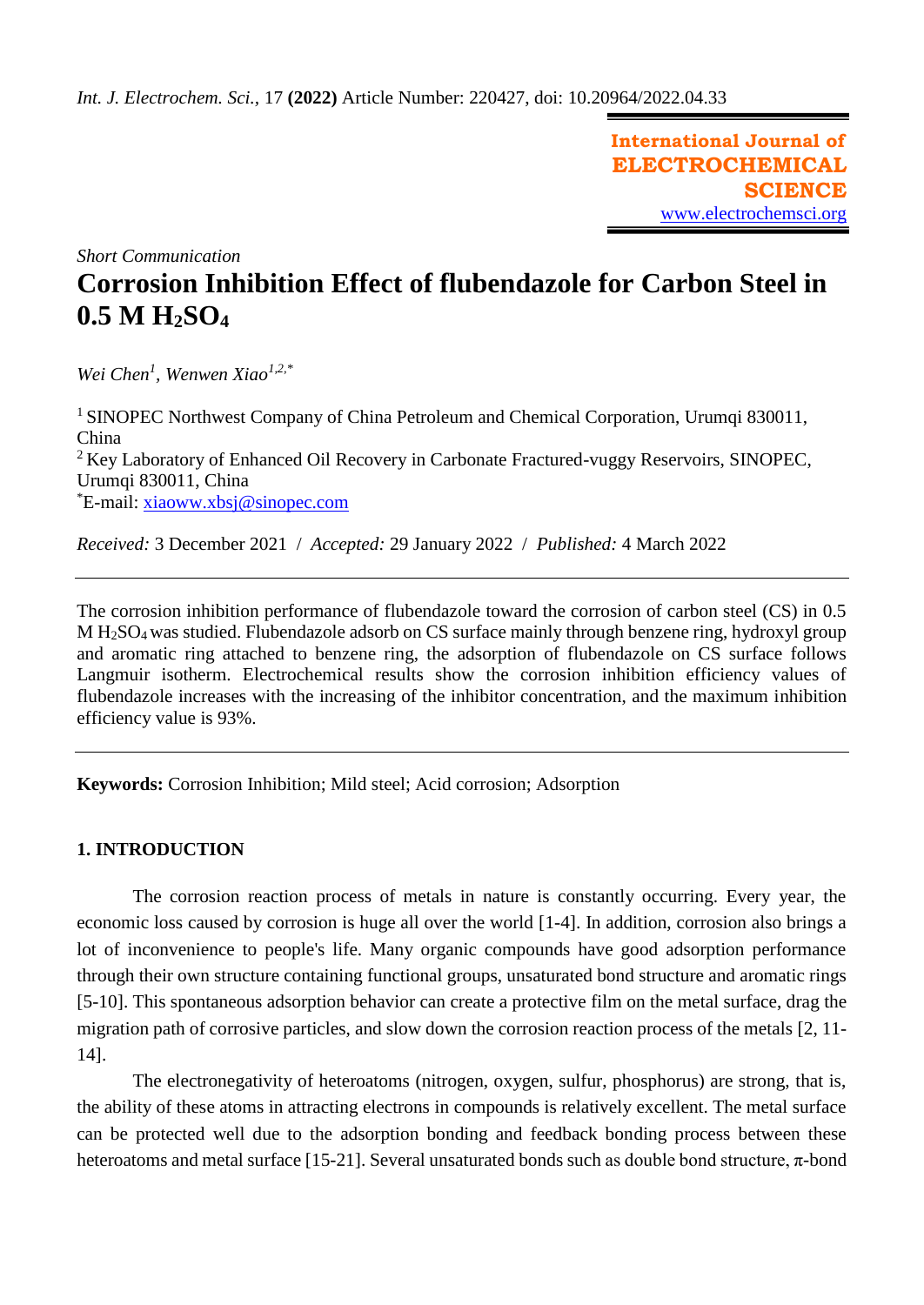structure, unsaturated functional groups and etc., are potential inhibitors which can adsorb on metal surface mainly through absorb electrons from metal [22, 23].

Flubendazole (FBD) molecule has several unsaturated functional groups, atomic rings and heteroatoms in its structure, the molecular structure has potential adsorption ability and can be used as corrosion inhibitor for metals. Therefore, FBD was used as the corrosion inhibitor for carbon steel in 0.5 M H2SO4, the corrosion protection performance was studied.

## **2. EXPERIMENTAL**

## *2.1 Materials preparation*

Carbon steel (CS), mass fraction of element is C,  $0.200\%$ ; Si,  $0.350\%$ , Mn,  $1.400\%$ ; P, 0.020%; S, 0.015% was used as the working electrode during the electrochemical test process, the working electrode was encapsulated in epoxy resin and have an exposed area of  $1 \text{ cm}^2$ . Before we run the lab tests, the working electrode surface is deoiled by anhydrous ethanol and polished by metallographic sandpaper to obtain a bright metal surface, then the surface was cleaned with deionized water, anhydrous ethanol and blow dry with a hair dryer. The flubendazole (CAS No. 15217-53-5, FBD, shown in Fig. 1) was bought from Shanghai Yuanye Biotechnology Co., LTD, the purity of the FBD is 99.5% and was used as received.



**Figure 1.** Chemical structure of FBD

#### *2.2 Electrochemical tests and Surface morphology observation*

Electrochemical tests were performed in a three-port flask. During the test, CS steel was used as the working electrode, the reference electrode was saturated calomel electrode while Platinum plate serve as auxiliary electrode (the purity of the platinum sheet is 99.99% and the area of the electrode is 3 cm<sup>2</sup>). The total duration of the open circuit potential test is 30 minutes, so that the electrochemical test system is in equilibrium. Ac electrochemical impedance tests were performed at open circuit potential, the sine wave was 5 mV. The potentiodynamic polarization curve was recorded at the potential range from  $-0.75$  mV Vs. SCE to  $-0.25$  mV Vs. SCE and the scan rate was 1 mV s<sup>-1</sup>. The morphology of the corroded surfaces was observed using Zeiss scanning electron microscope (ZEISS Scanning Mirror Co.).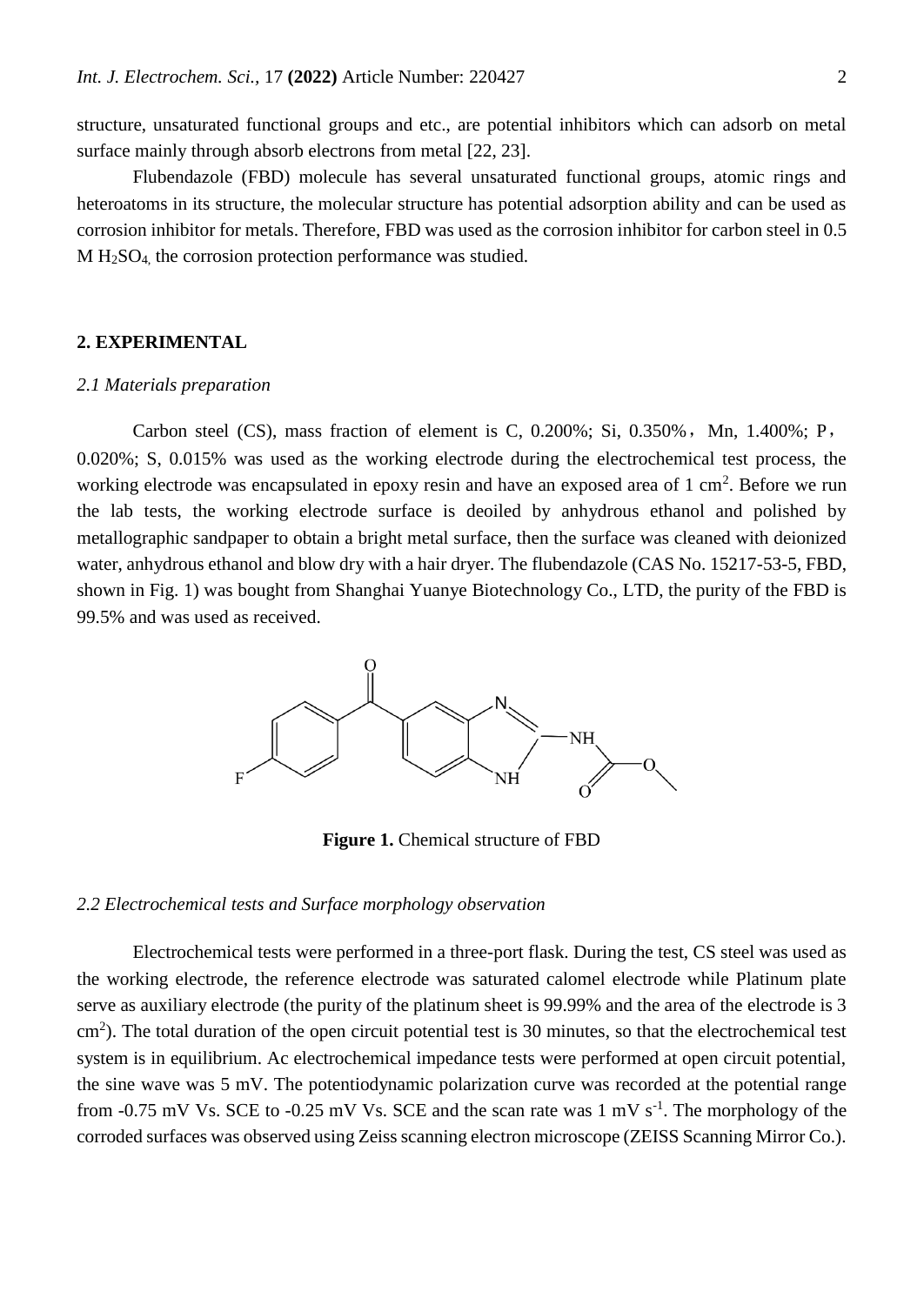#### *2.3 Calculation details*

The flubendazole molecule was created using Materials Studio software. The structure was optimized using Dmol<sup>3</sup> module. The relative parameters were as follows, the accuracy of simulation calculation is fine, and GGA/PBE functional was used, under the basis set DND and the basis file is 3.5, the structure of the molecule was optimized and its related properties were calculated, including the lowest unoccupied molecular orbital (LUMO), highest occupied molecular orbital (HOMO) and the dipole moment of the flubendazole was calculated.

# **3. RESULTS**

#### *3.1 Open circuit potential and polarization curves*



Figure 2. Open circuit potential of CS in 0.5 M H<sub>2</sub>SO<sub>4</sub> without inhibitor and with different concentrations of flubendazole

Corrosion potential and corrosive current density can be used to describe the corrosion tendency of metal materials in a specific corrosive environment and the intensity of the actual corrosion reaction process. In order to give a better understanding of this, the open circuit potential and potentiodynamic polarization curves of CS in 0.5 M H2SO4 without inhibitor and with different concentrations of flubendazole were displayed. As shown in Figure 2, the potential increase first and then tend to be gentle, the steady state of each sample last until the end of the test. Curves for steel under 50mg /L FBD and 100mg /L FBD showed almost no significant difference in open circuit potential, while the corrosion potential of the CS under the 100mg /L FBD addition environment moved to the more positive position.

As shown in Figure 3, with the increasing of corrosion inhibitor concentration, the anodic and cathodic polarization curves move downward. In comparison to the anodic curve of the sample in the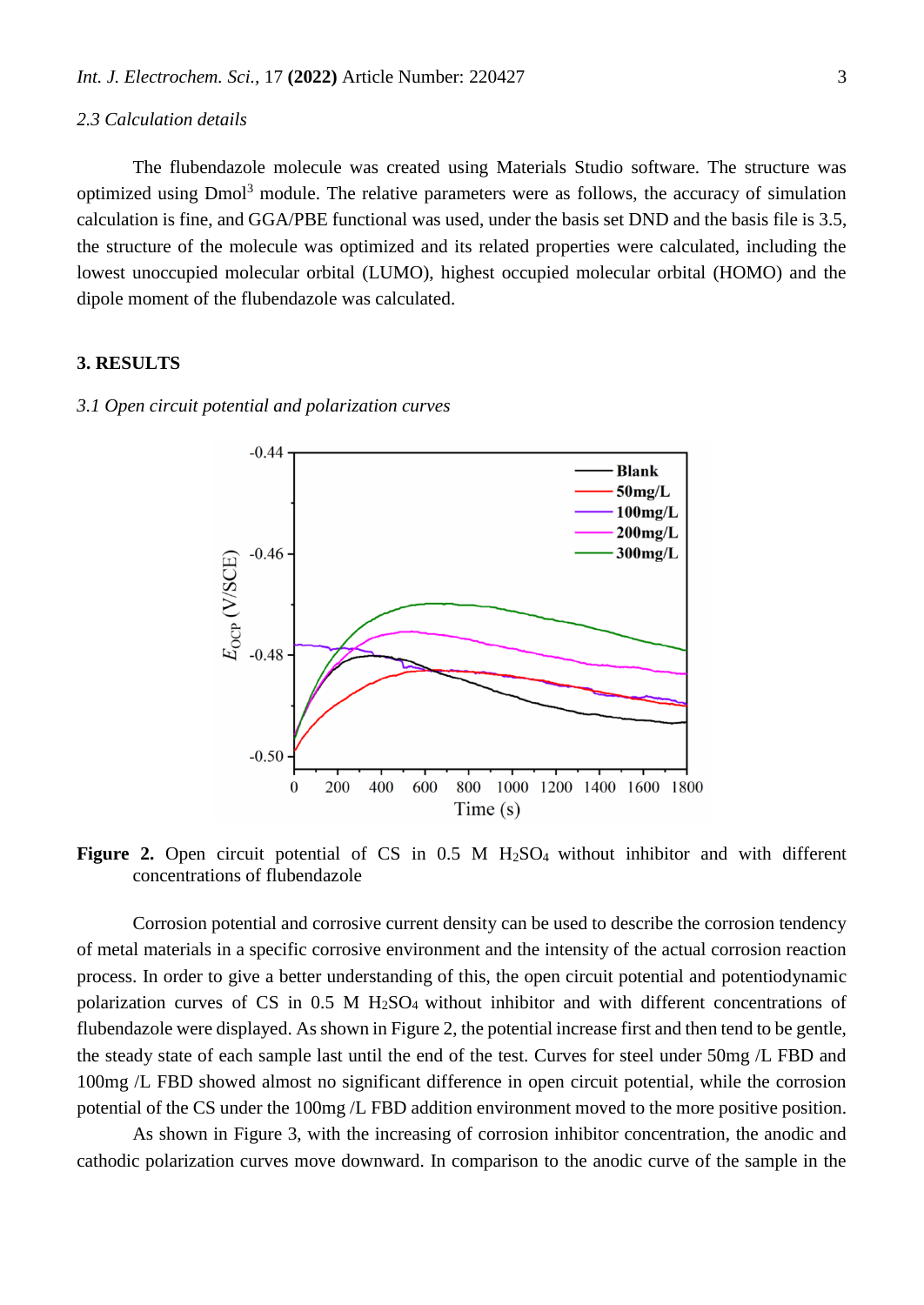uninhibited, transition platform area appears in the anodic curve of the samples in the inhibited 0.5 M  $H<sub>2</sub>SO<sub>4</sub>$  solution containing flubendazole, the phenomenon dues to the adsorption of inhibitor molecules on the metal surface.



**Figure 3.** Potentiodynamic polarization curves of CS in 0.5 M H<sub>2</sub>SO<sub>4</sub> without inhibitor and with different concentrations of flubendazole

The fitted parameters for potentiodynamic polarization curves under various conditions were displayed in Table 1, the corrosion potential (*Ecorr*) value for steel in the uninhibited solution is −471.6 mV Vs. SCE, all corrosion potential of these samples moves to the more positive position with the increasing of the inhibitor concentration, and the different between these corrosion potential is less than 85 mV, flubendazole worked as mixed type of inhibitor for CS in 0.5 M H2SO4 with mainly control of the anodic process [24-26].

Corrosion inhibition efficiency (η) is an important aspect to evaluate the corrosion protection ability of the inhibitor. The η values of samples in conditions with various concentrations of inhibitors were calculated according to the formula as follow:

η% =  $\frac{i^{0} - i}{i^{0}}$  $\frac{1}{i^{\circ}} \times 100\%$  (1)

where  $i^0$  is the corrosion current density of CS steel in the corrosion condition without inhibitor, i is the corrosion current density of CS steel in the corrosion condition with inhibitor.

The calculated η values increases with the increasing of the flubendazole concentration, while the corrosion current density values decrease. Flubendazole shows good inhibition performance toward the corrosion of CS steel in  $0.5$  M H<sub>2</sub>SO<sub>4</sub>.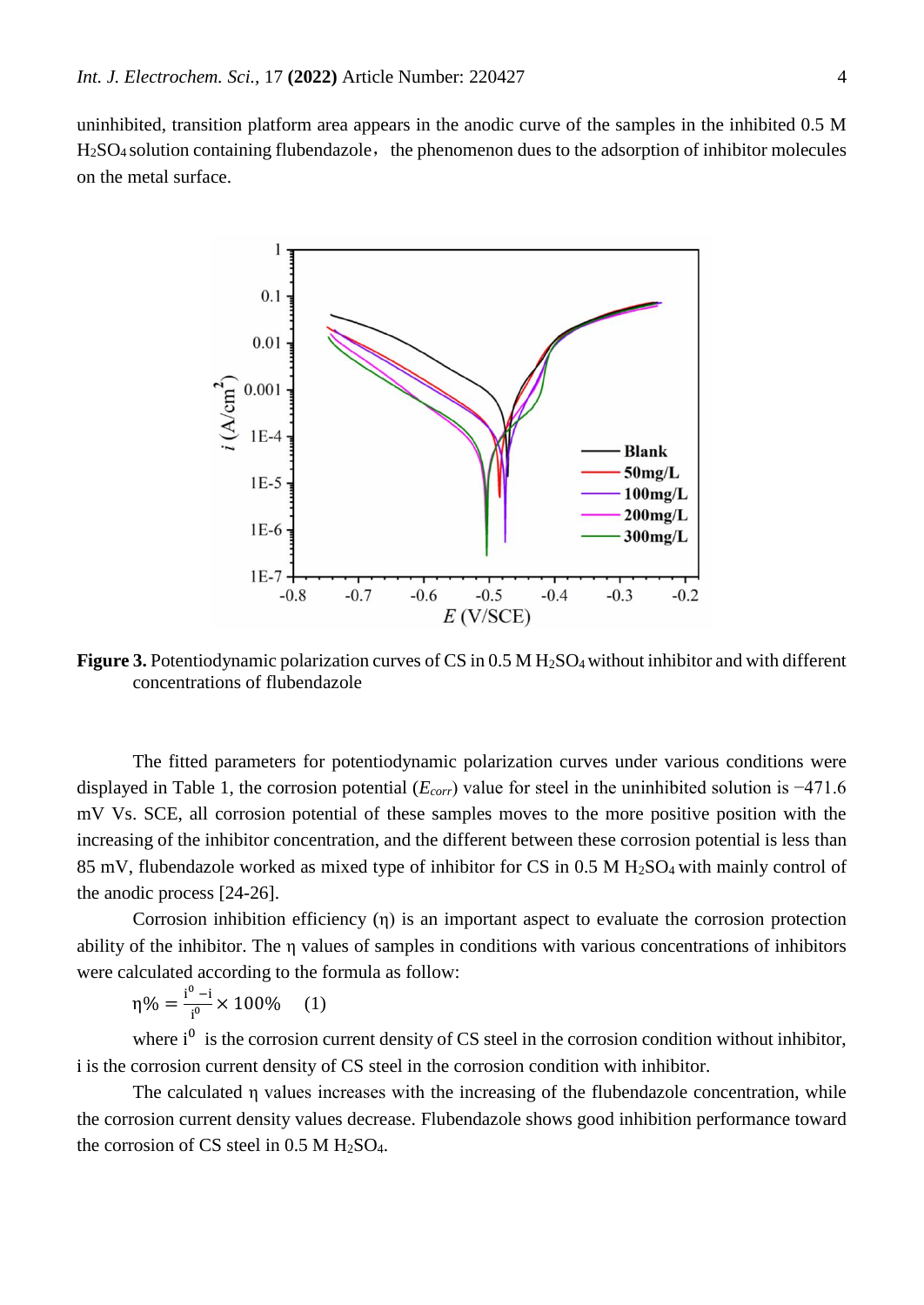Table 1. Potentiodynamic polarization curve parameters for CS in 0.5 M H<sub>2</sub>SO<sub>4</sub> without inhibitor and with different concentrations of flubendazole

| $\Gamma$ (mg/L, | $E_{corr}$ (mV/SCE) | $i_{corr}$ (µA cm <sup>-2</sup> ) | $\beta_a$ (mV dec <sup>-1</sup> ) | $\beta_c$ (mV dec <sup>-1</sup> ) | $\%$  |
|-----------------|---------------------|-----------------------------------|-----------------------------------|-----------------------------------|-------|
|                 | $-472$              | 491.2                             | 56                                | -99                               |       |
| 50              | $-484$              | 124.1                             | 40                                | $-81$                             | 74.74 |
| 100             | $-475$              | 63.1                              | 35                                | $-58$                             | 87.15 |
| 200             | $-504$              | 45.5                              | 70                                | -66                               | 90.73 |
| 300             | $-505$              | 34.4                              | 48                                | -68                               | 93.00 |

# *3.2 EIS analysis*



**Figure 4.** Nyquist plots of CS in 0.5 M H<sub>2</sub>SO<sub>4</sub> without inhibitor and with different concentrations of flubendazole



Figure 5. Bode plots of CS in 0.5 M H<sub>2</sub>SO<sub>4</sub> without inhibitor and with different concentrations of flubendazole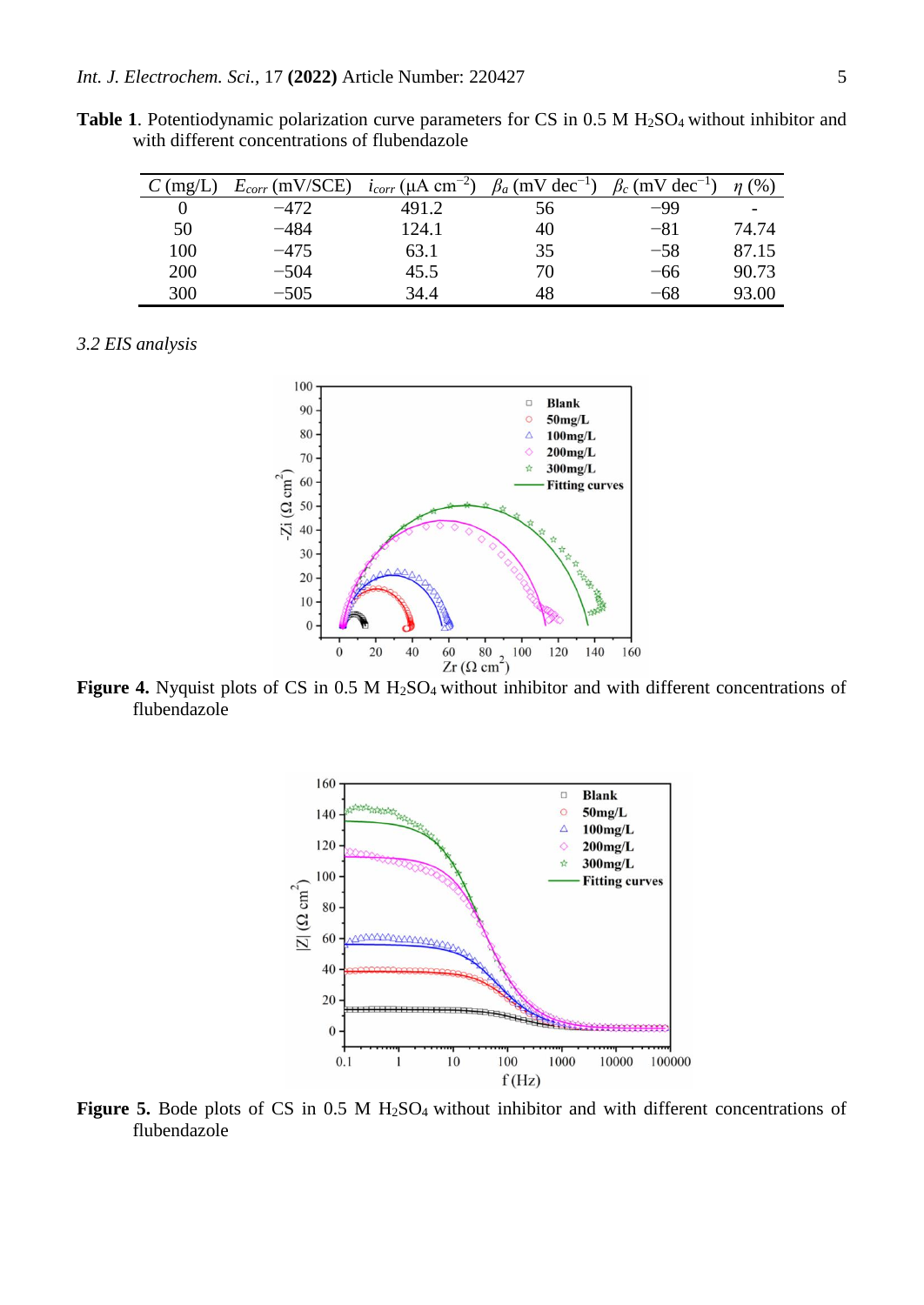| C      | $R_{s}$                    | $R_{ct}$                | <b>CPE</b>                                                  | n    |       |
|--------|----------------------------|-------------------------|-------------------------------------------------------------|------|-------|
| (mg/L) | $\Omega$ cm <sup>2</sup> ) | $(\Omega \text{ cm}^2)$ | $(10^{-4} \Omega^{-1} \text{ s}^{\text{n}} \text{cm}^{-2})$ |      | $\%$  |
|        | 19                         | 12.25                   | 3.04                                                        | 0.85 |       |
| 50     | 1.9                        | 48.45                   | 1.20                                                        | 0.87 | 74.71 |
| 100    | 1.9                        | 74.29                   | 1.54                                                        | 0.84 | 83.51 |
| 200    | 1.9                        | 111.2                   | 1.05                                                        | 0.85 | 88.98 |
| 300    | 22                         | 134.1                   | 1 37                                                        | 0.82 | 90.86 |

**Table 2.** Nyquist curve parameters for CS in 0.5 M H<sub>2</sub>SO<sub>4</sub> without inhibitor and with different concentrations of flubendazole

The Nyquist plots of CS in  $0.5 M H<sub>2</sub>SO<sub>4</sub>$  without inhibitor and with different concentrations of flubendazole were shown in Fig. 4, diameter of the circuit can be used to describe the corrosion tendency of the steel. The diameter of the steel in the flubendazole containing condition is larger than that of the sample in the uninhibited condition, while the diameter of the Nyquist plots increases with the increasing of the inhibitor concentration. All Nyquist plots exhibit ingle capacitive arc resistance characteristic, accordingly, all Nyquist plots were fitted using R(QR) model [22, 27, 28]. Relative parameters obtained from the fitting of the Nyquist curve were listed in Table 2, charge transfer resistance (*Rct*) of the CS steel increasing with the increasing of the flubendazole concentration, the corrosion inhibition efficiency values were calculated according to the formula as follow:

η% =  $\frac{R^0 - R}{R^0}$  $\frac{-R}{R^0}$  × 100% (2)

where the R is the charge-transfer resistance of CS steel in the uninhibited condition,  $R^0$  is the charge-transfer resistance of CS steel in the inhibited condition. The Rct values and the η values increase with the increasing of the flubendazole concentration, which shows the same tendency with the corrosion inhibition efficiency values obtained according to the corrosion current density values.

# *3.3 Adsorption analysis*



**Figure 6.** Langmuir adsorption isotherm for flubendazole at room temperature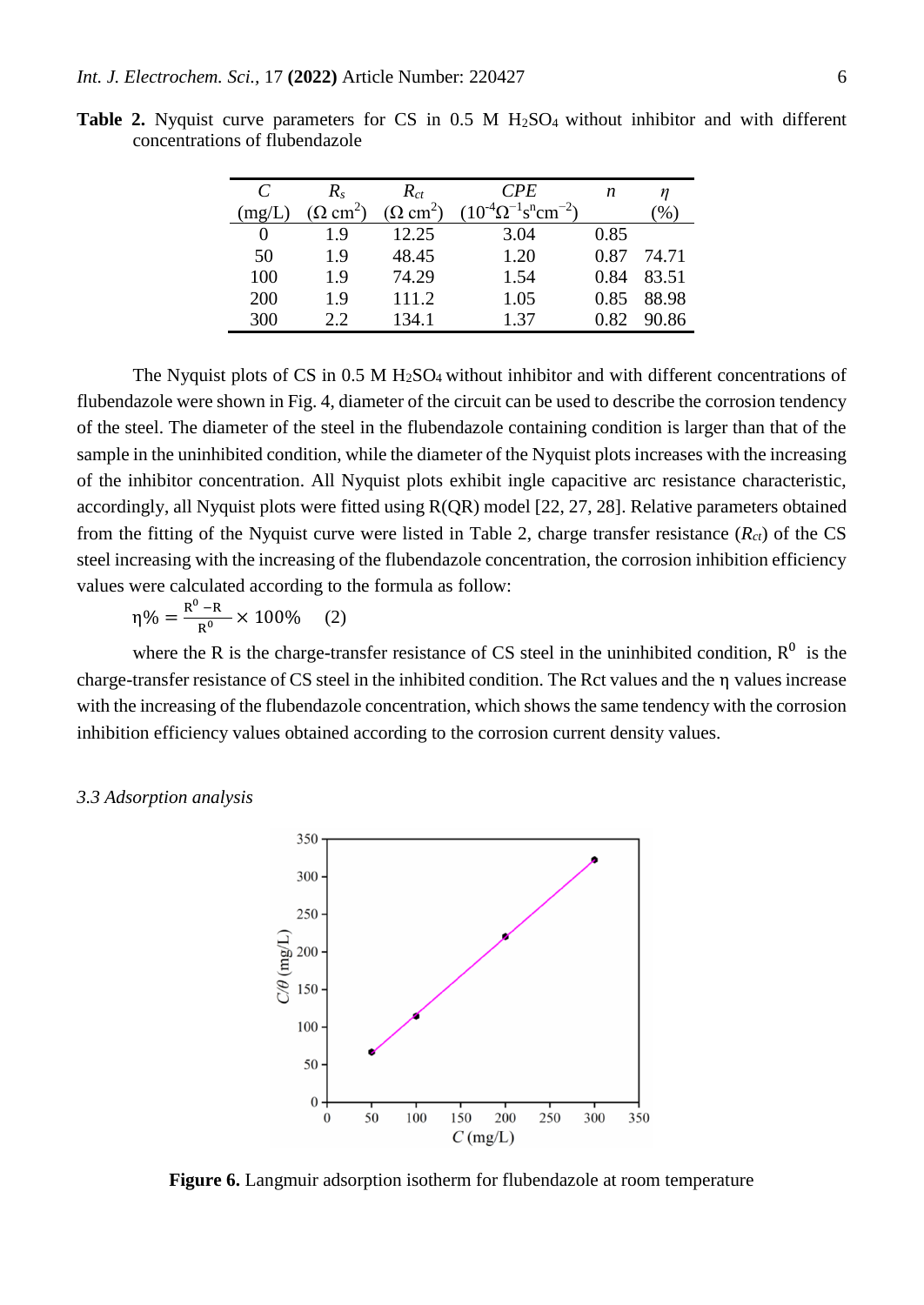Adsorption isotherm is a mathematical formula expressing the relationship between adsorption capacity and solution concentration under the condition of fixed temperature. As shown in Fig. 6, the relationship between C and C/θ conforms to Langmuir adsorption isothermal adsorption law, indicating single layer of flubendazole formed on CS surface, and the inhibitor adsorb on CS surface uniformly. The equilibrium constant is 71.23 and the Gibbs free energy is  $-27.68$  kJ mol<sup>-1</sup>, indicating the adsorption of the corrosion inhibitor molecules on CS surface is a spontaneous process [29-31].

# *3.4 Surface Morphology analysis*



**Figure 7.** SEM images of CS after immersion in  $0.5$  M  $H_2SO_4$  (a) without inhibitor and (b) with 300mg/L of flubendazole

 In order to give further evidence to the corrosion protection performance of flubendazole, surface morphologies of the CS in  $0.5 M H_2SO_4$  without inhibitor and with 300 mg/L of flubendazole were recorded and displayed in Figure 7. As Fig. 7a shows, in comparison with the image as shown in Fig. 7b, without addition of the corrosion inhibitor, the roughness of metal surface is larger, and more corrosion pits appear on the surface of the sample after corrosion. After soaking of the sample in the solution with the corrosion inhibitor, the surface of the metal sample is relatively smooth and the overall structure is more uniform, the metal was protected well by flubendazole.

# *3.5 Theoretical calculation results*

The frontier orbital of the inhibitor molecule can be used to evaluate the adsorption capacity of corrosion inhibitor on metal surface[32-34]. The distribution of the highest occupied molecular orbital (HOMO, Fig.8b) and lowest unoccupied molecular orbital (LUMO, Fig.8c) shows that the benzene ring, hydroxyl group and aromatic ring attached to benzene ring are major potential adsorption sites. The energy of the HOMO is −5.31 eV while the energy of the LUMO is −2.35 eV, and the dipole moment of the molecule is 6.72D. These values can give insights into the reaction reactivity of organic corrosion inhibitor [35, 36].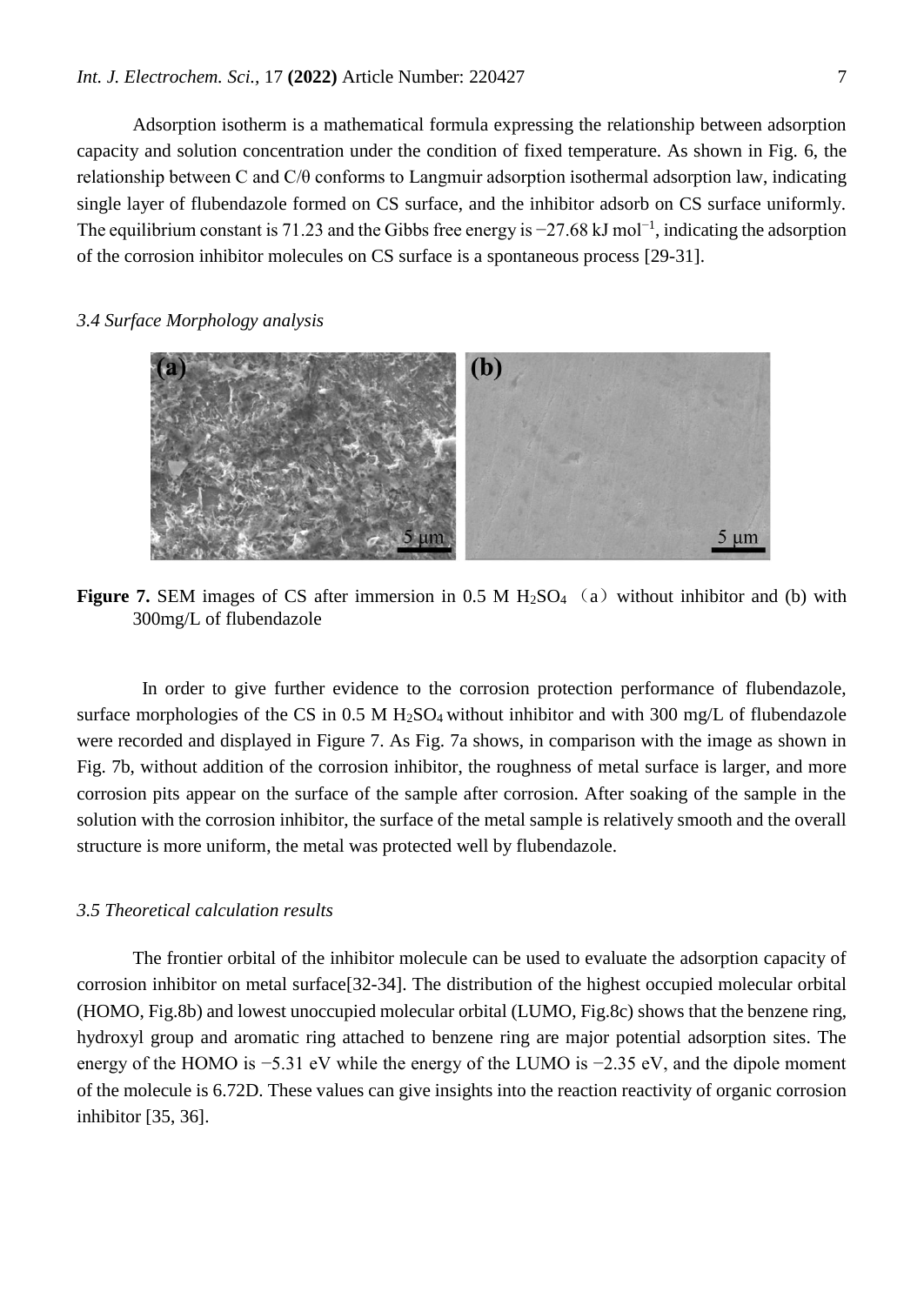

**Figure 8.** (a) Optimized structure, (b) HOMO and (c) LUMO of flubendazole

# **4. CONCLUSION**

The corrosion inhibition performance of flubendazole toward the corrosion of CS in 0.5 M H<sub>2</sub>SO<sub>4</sub> was studied, the main conclusions are as follows:

(1) flubendazole adsorb on CS surface mainly through benzene ring, hydroxyl group and aromatic ring attached to benzene ring.

(2) The adsorption of flubendazole on CS surface follows Langmuir isotherm.

(3) The corrosion inhibition efficiency values of flubendazole increases with the increasing of the inhibitor concentration, and the maximum inhibition efficiency value is 93%.

#### **References**

- 1. M.B.R. Marija B. Petrović, Ana T. Simonović, Snežana M. Milić, Milan M. Antonijević, *Int. J. Electrochem. Sci.*, 7 (2012) 9043-9057.
- 2. Z. Chen, Z. Liu, K. He, G. Han, Y. Lv, J. Han, X. Wei, *Int. J. Electrochem. Sci.*, 16 (2021) 210559.
- 3. H. Li, S. Zhang, B. Tan, Y. Qiang, W. Li, S. Chen, L. Guo, *J. Mol. Liq.*, 305 (2020) 112789.
- 4. H. Li, Y. Qiang, W. Zhao, S. Zhang, *Corros. Sci.*, 191 (2021) 109715.
- 5. M.M.A. Marija B. Petrović Mihajlović, *Int. J. Electrochem. Sci.*, 10 (2015) 1027-1053.
- 6. Y. Qiang, S. Xu, L. Guo, N. Chen, Ime B. Obot, *Int. J. Electrochem. Sci.*, 11 (2016) 3147-3163.
- 7. M. Kasaeian, E. Ghasemi, B. Ramezanzadeh, M. Mahdavian, G. Bahlakeh, *Appl. Surf. Sci.*, 462 (2018) 963-979.
- 8. M. Ramezanzadeh, G. Bahlakeh, Z. Sanaei, B. Ramezanzadeh, *J. Mol. Liq.*, 272 (2018) 120-136.
- 9. Y. Qiang, L. Guo, S. Zhang, W. Li, S. Yu, J. Tan, *Sci. Rep.*, 6 (2016) 33305.
- 10. Y. Qiang, S. Zhang, S. Xu, W. Li, *J. Colloid. Interf. Sci.*, 472 (2016) 52-59.
- 11. L.O. Olasunkanmi, M.E. Mashuga, E.E. Ebenso, *Surf. Interfaces*, 12 (2018) 8-19.
- 12. W. Luo, W. Li, J. Tan, J. Liu, B. Tan, X. Zuo, Z. Wang, X. Zhang, *J. Mol. Liq.*, 314 (2020).
- 13. M.E. Mashuga, L.O. Olasunkanmi, C. Verma, E.-S.M. Sherif, E.E. Ebenso, *J. Mol. Liq.*, 305